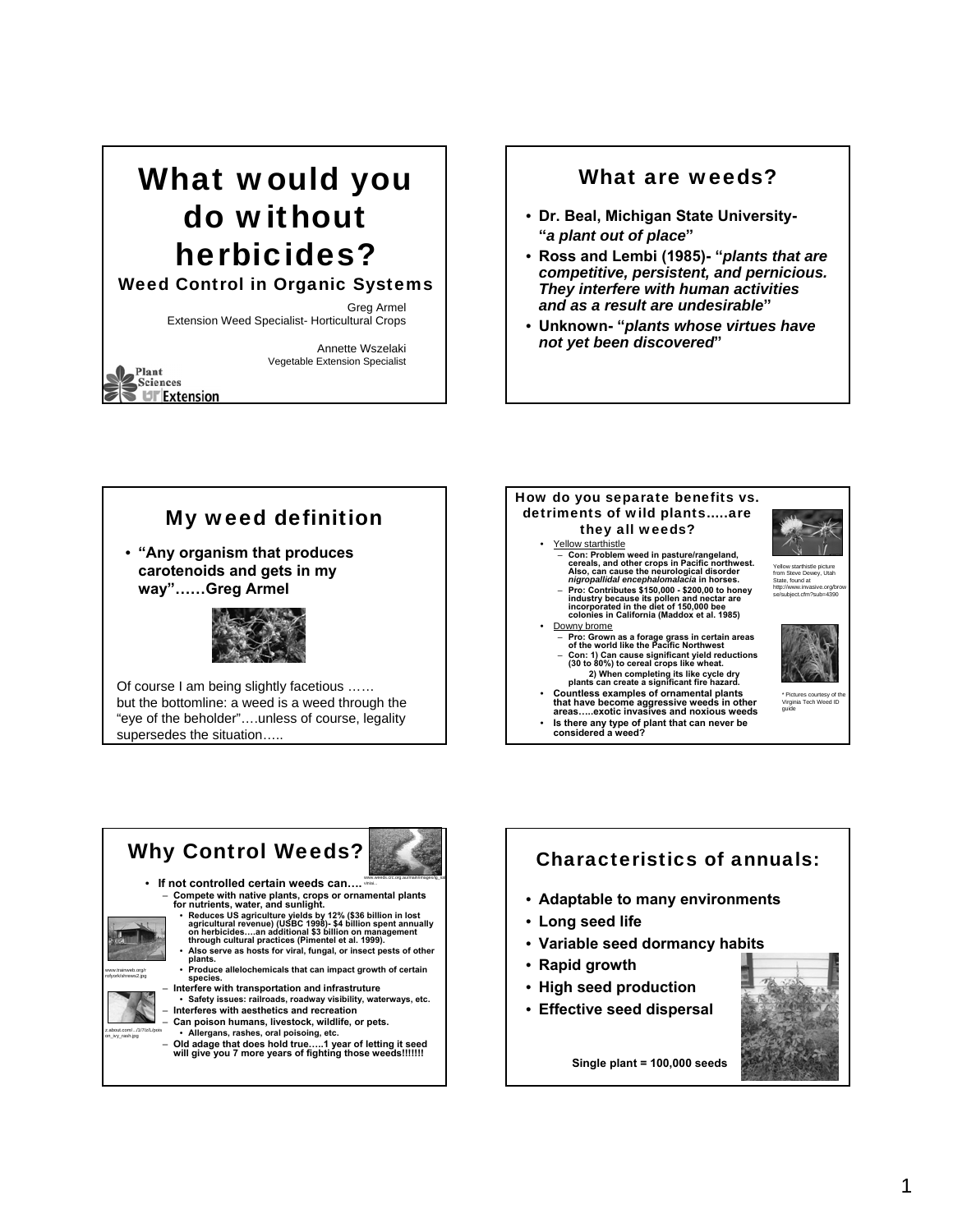#### Characteristics of perennials:

- **Adaptable to many environments**
- **Long seed life**
- **Variable seed dormancy habits**
- **Regenerating parts**
- **Food storage**



#### Choice of tool depends on:

- **Weed composition**
- **Weed population**
- **Weather conditions**
- **Soil type**

#### Tools for the box:

- **Reduce weed pressure**
- **Flaming**
- **Mulching** • **Alternative products**
- **Diversify**
- **Cover cropping** • **Timing, timing,**
- **Feed the crop, not the weeds** • **Selective**
- **timing**
- 
- 
- **Precise field prep**
- **Combinations**
- **Experimentation**
- **cultivation**

### Reduce Weed Pressure

- **Compost carefully**
- **No seed threshold**
- **Maintain field edges**
- **Wash equipment between fields**

### Diversify Crop Rotation

- **Different crops support different weed compositions and populations**
- **Shallow rooted vs. deep rooted**
- **Crop families**
- **Reduce pest pressure**

# Cover Cropping

#### • **Weed suppression through:**

- **Competition**
- **Oats**
- **Allelopathy**  • **Rye**
	- **Sweetpotatoes**
	- **Mustards**
- **Provide thick stand:**
	- **Seed at high rate** – **Drill, if possible**
	- **Irrigate**
- **Added benefits**

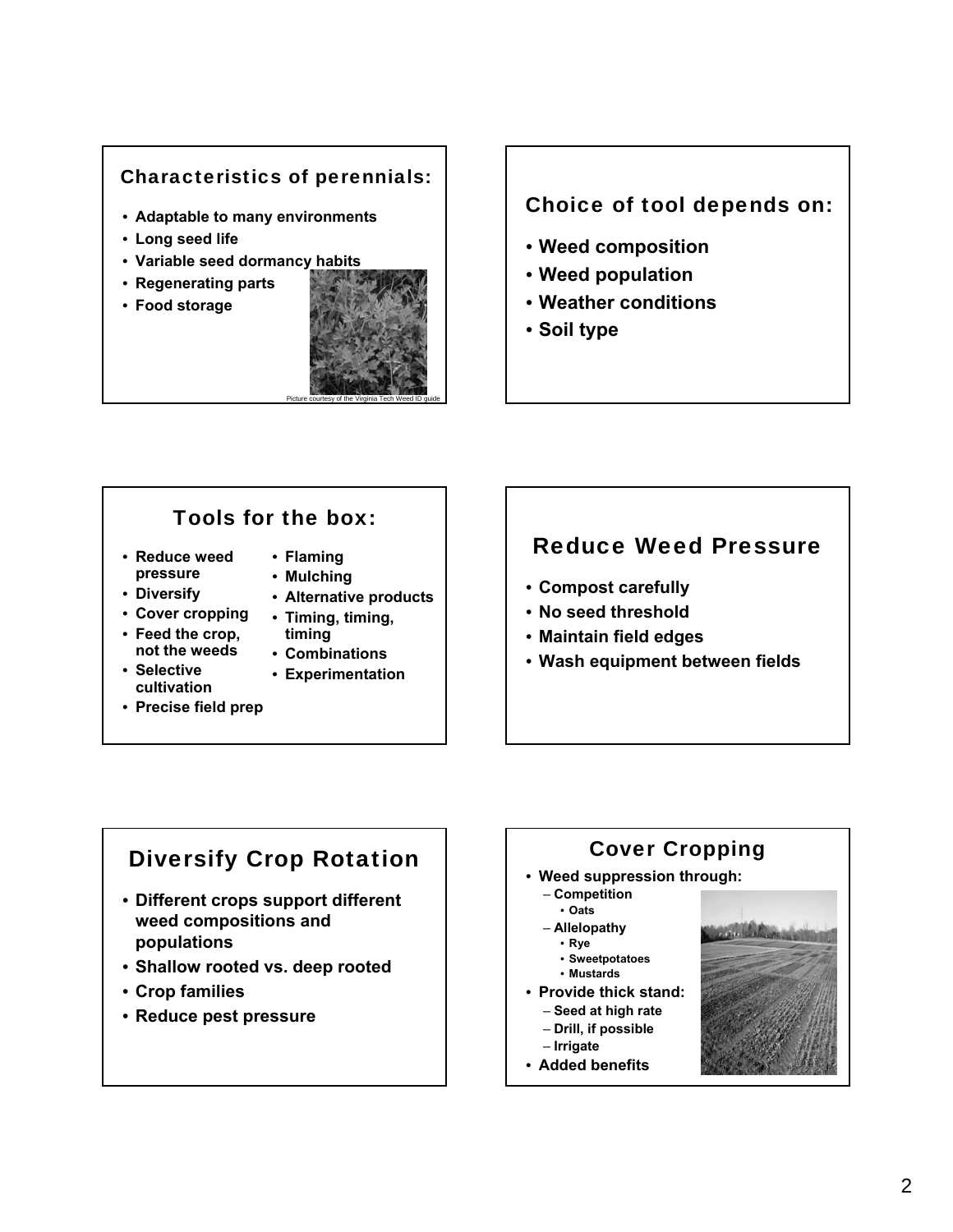| Influence of Tillage and Cover<br><b>Crop on Weed Populations</b> |                                    |     |
|-------------------------------------------------------------------|------------------------------------|-----|
| <b>Tillage</b>                                                    | Cover Crop   Weeds/ft <sup>2</sup> |     |
| Conventional                                                      | <b>None</b>                        | 12  |
| <b>None</b>                                                       | <b>None</b>                        | 5   |
| <b>None</b>                                                       | Rye                                | ი 9 |
| <b>None</b>                                                       | Wheat                              | 0.3 |
| <b>None</b>                                                       | <b>Barley</b>                      | 0.8 |
|                                                                   | (Putnam et al., 1983)              |     |

### Feeding the Crop

- **Apply fertilizer near the row**
- **If using bagged organic fertilizers:** – **Band**
	- –**Sidedress**
- **Avoid broadcasting nutrients for utilization by weeds**



## Precision in Field Prep

- **Uniformity in row spacing**
- **Straight crop rows**
- **Adjusting equipment right the first time, for the whole season**



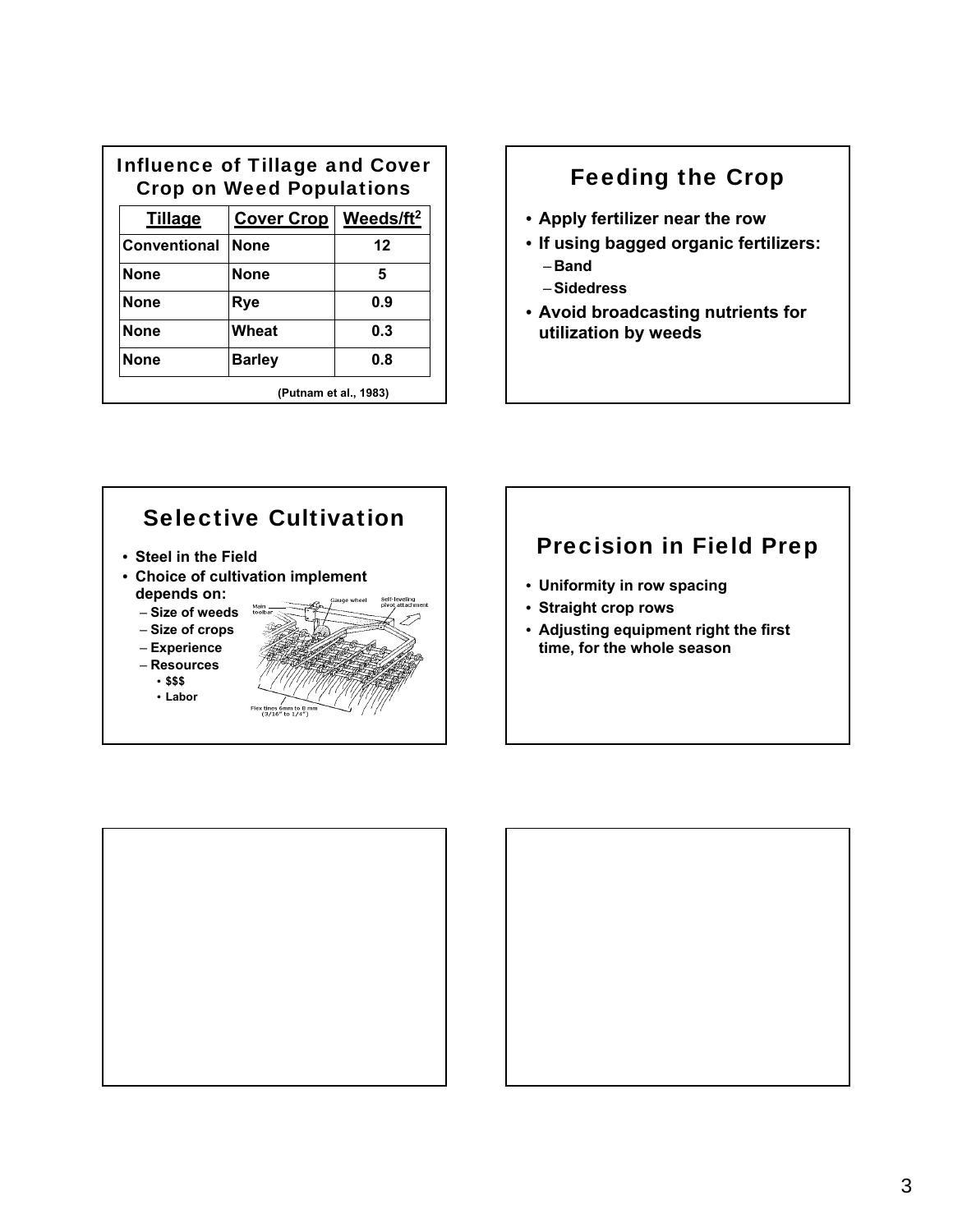## Flaming

- **Can be used when soil too wet for cultivation**
- **No soil disturbance to stimulate weed emergence**
- **Also, added insect or disease control**
- **Exposure times of 65-130 milliseconds kill many annuals (Thomas, 1964)**









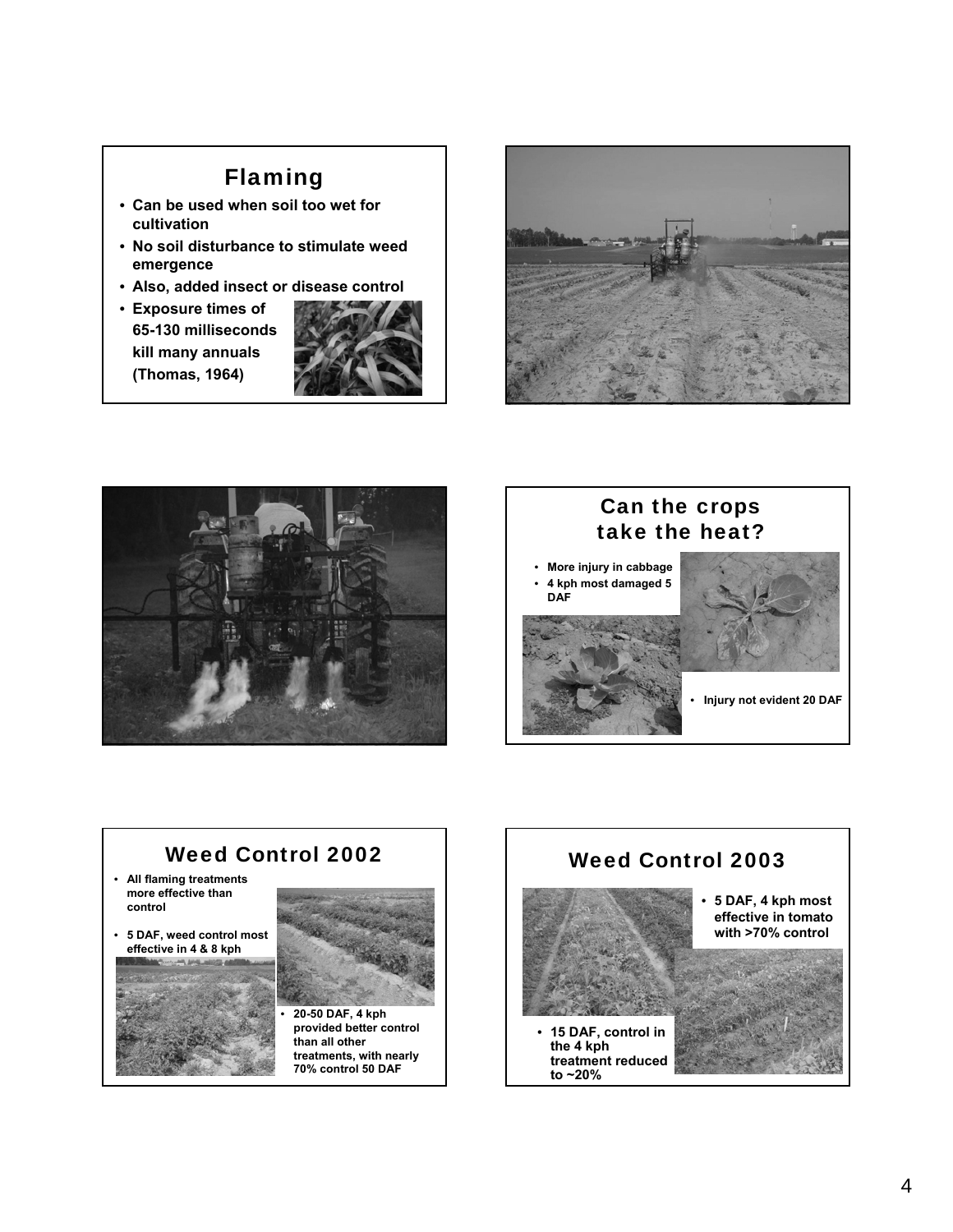

## Freeze those Weeds • **Can cryogenic liquids kill weeds?** – **Answer: yes** • **Can cryogenic liquids kill weeds safely and economically?** – **Answer: maybe** • **Research continues……..**

#### Mulching

- **Earlier crop production (7 to 21 days earlier)**
- **Higher yields per acre (2 to 3x higher)**
- **Cleaner produce**
- **More efficient use of water resources**
- **More efficient use of fertilizers**
- **Reduced soil and wind erosion**
- **Better management of certain pests**
- **Fewer weeds**
- **Reduced soil compaction**
- **Opportunity for efficient double or triple cropping**

**From 'What are the components of a plasticulture vegetable system?' by Bill Lamont, PSU, in HortTechnology, 1996.** 

#### Plastic- What does it do?

Picture found at http://www.chemistryexplained.com/images/chfa\_03\_img0622.jpg

- **Changes the micro-climate of the soil**
- **Or the ability to absorb or reflect the sun's heat**
- **Can be used to warm soil earlier in the Spring/maintain warmth in Fall**
- **Cool down soil in Summer**
- **Mulch color determines how it will change the environment**

## How do you dispose of it?

## Bio- or Photodegradable Multhess

- **Made with plant starches**
- **Broken down by microbes or the sun**
- **More expensive than plastics**
- **Easier disposal than plastics**
- **Sometimes do not hold up throughout the season → weed problems popping up later in season**
- **Technology rapidly developing**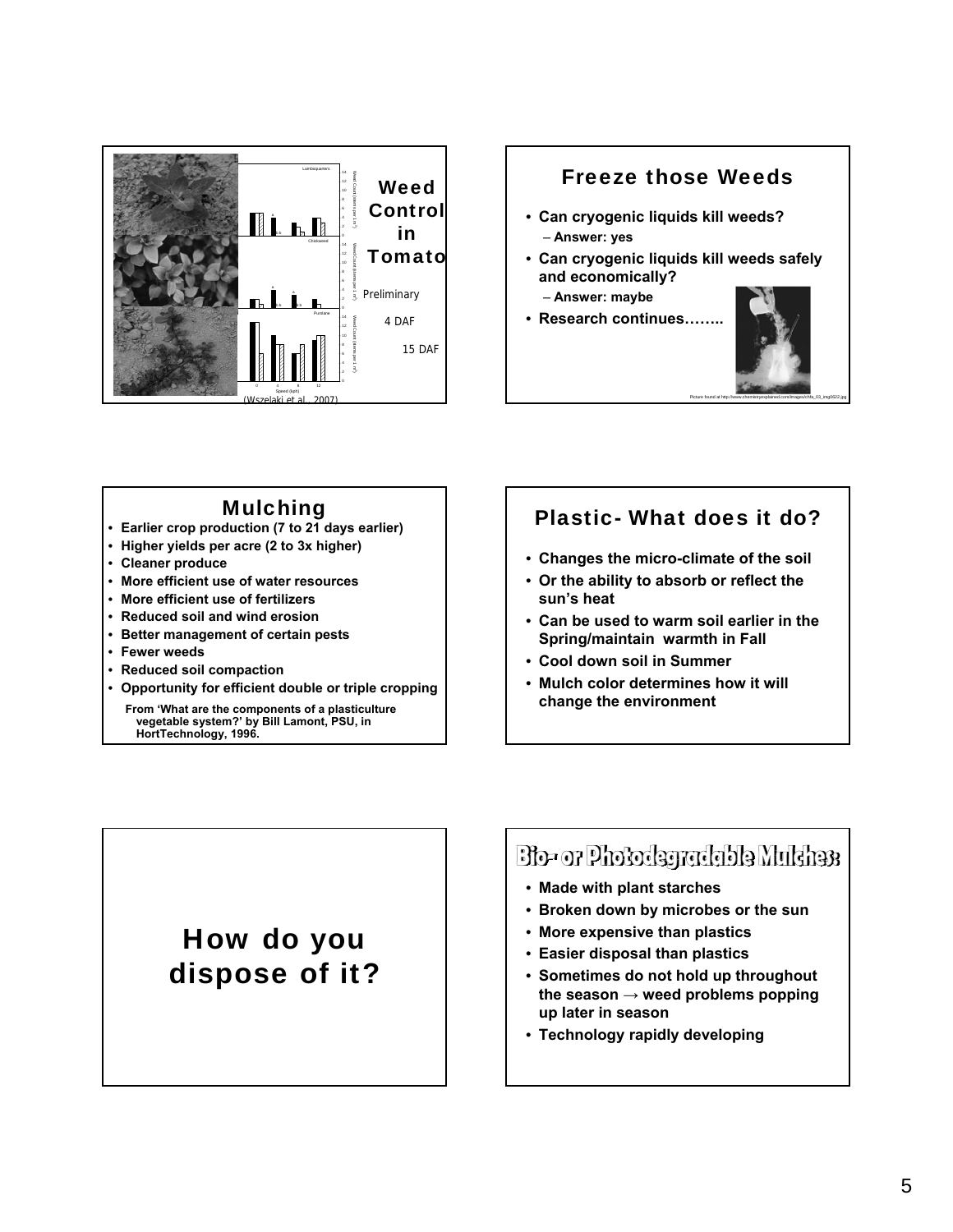



## Paper Mulch

- **Can provide similar benefits to plastic mulch**
- **Can improve yields**
- **Recycled paper available for low cost**
- **Adheres well to soil when wet**
- **Sometimes breaks down too soon**

![](_page_5_Picture_8.jpeg)

#### Whatever the color or type…

- **Apply mulch after fields have been leveled, smoothed, and fertilized, and when there is good soil moisture**
- **With black mulch, uniform soil contact is essential as the soil is warmed by heat conduction**
- **Apply film with a mechanical mulch layer**
- **Hand application can be difficult and time consuming**

## Alternative Products

- **www.omri.org**
- **Corn gluten meal**
- **Herbicidal soaps**
- **Vinegar**
- **Clove oil**

![](_page_5_Picture_20.jpeg)

### Organic herbicides….do they actually work

• **Common short answer…….yes, with an if…..no, with a but……**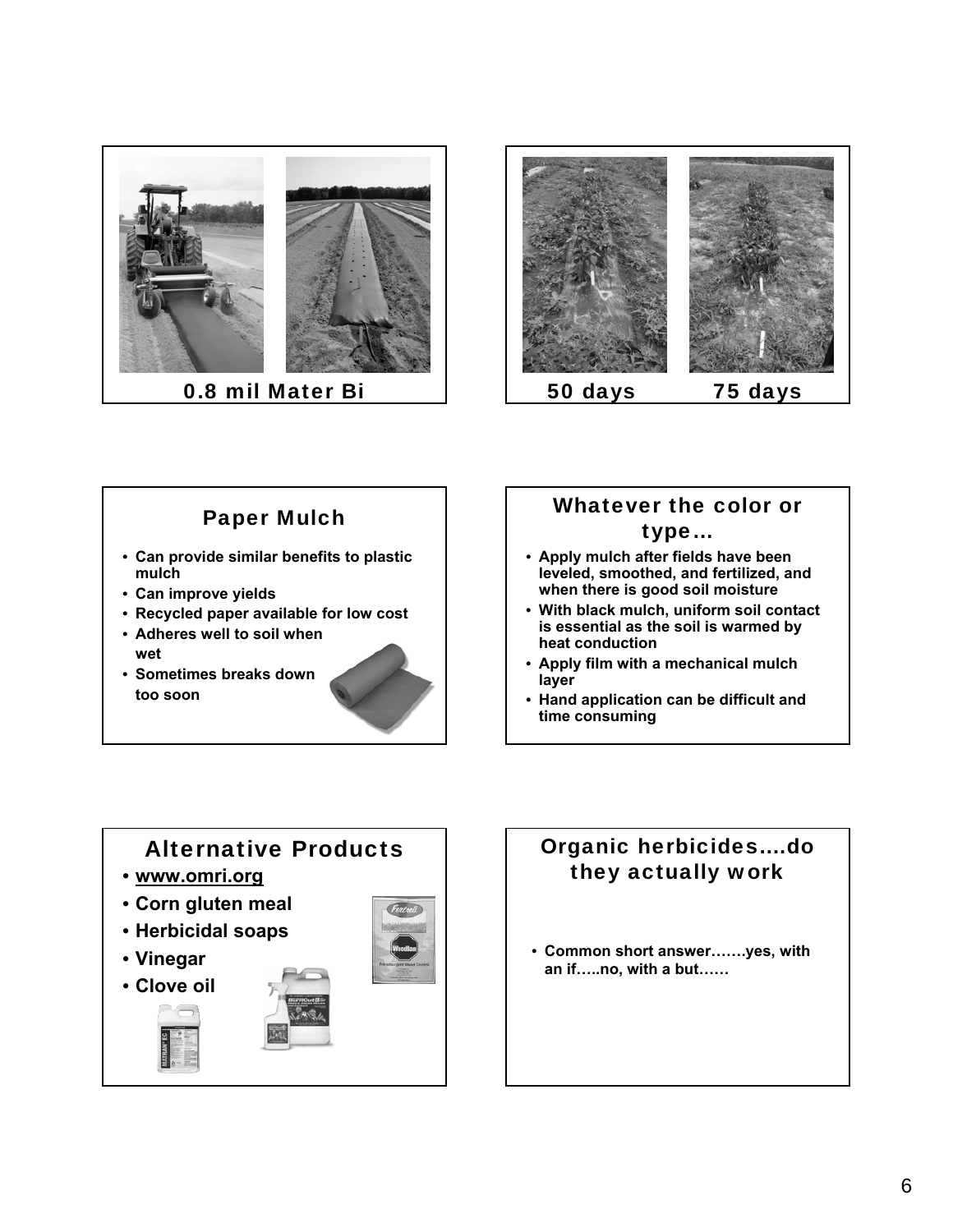![](_page_6_Figure_0.jpeg)

![](_page_6_Figure_1.jpeg)

## Timing, timing, timing

- **The younger you can catch the weeds the better**
- **"White thread" stage**
- **You can't plan the weather, so have more than one option at all times!**

### Combinations

- **One tool may not do the job alone**
- **Combinations can provide greater efficacy**
- **Anticipate!**
- **Know your problem weeds!**
- **Know what is effective!**

### Experimentation

- **What works for your neighbor may not work on your farm!**
- **Start small**
- **Compare your combinations sideby-side**
- **Leave a "control" or untreated row**
- **Be on the lookout for new things!**

## Does it belong in the toolbox?